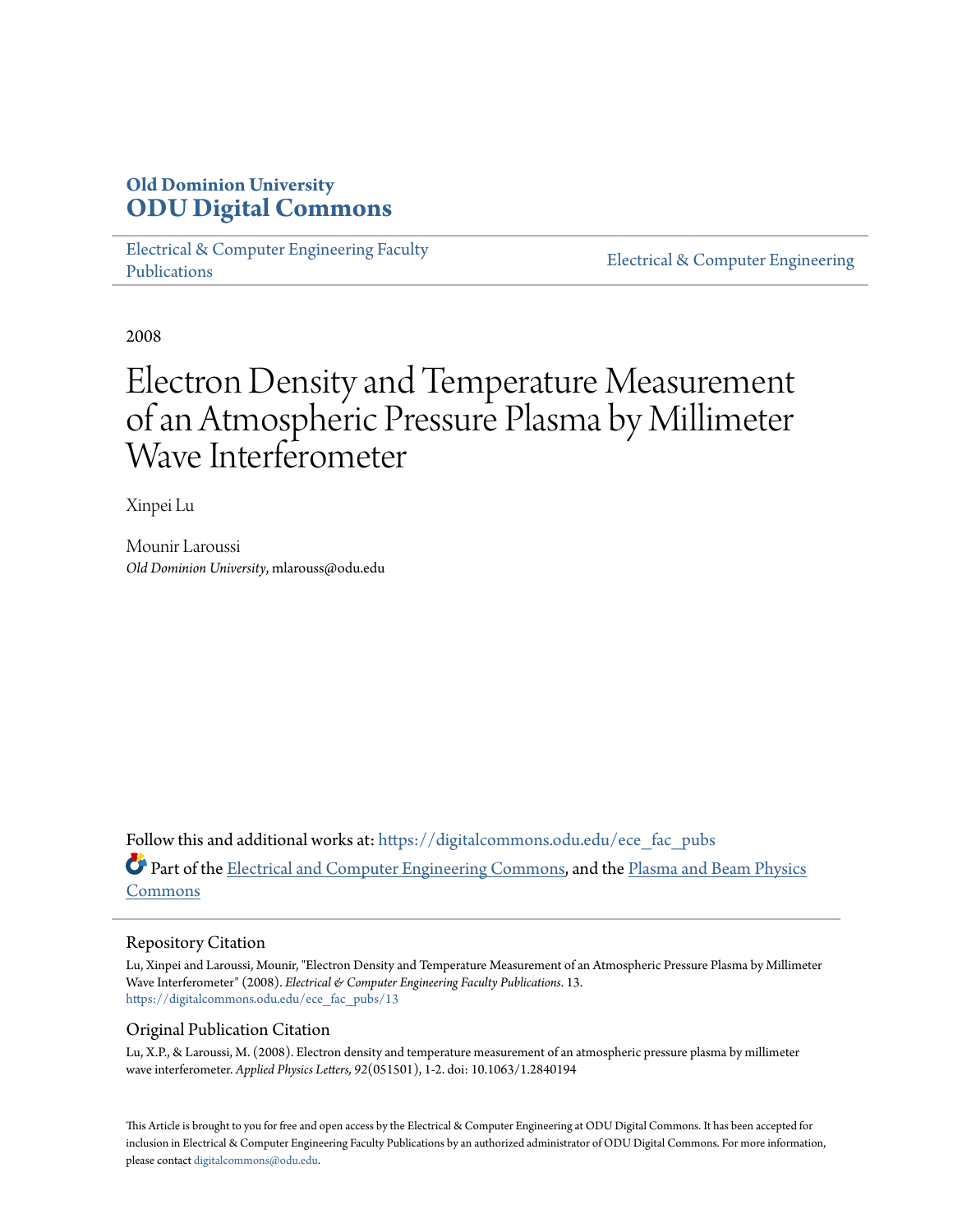



## **Electron density and temperature measurement of an atmospheric pressure plasma by millimeter wave interferometer**

[Xin Pei Lu](http://scitation.aip.org/search?value1=Xin+Pei+Lu&option1=author) and [Mounir Laroussi](http://scitation.aip.org/search?value1=Mounir+Laroussi&option1=author)

Citation: [Applied Physics Letters](http://scitation.aip.org/content/aip/journal/apl?ver=pdfcov) **92**, 051501 (2008); doi: 10.1063/1.2840194 View online: <http://dx.doi.org/10.1063/1.2840194> View Table of Contents: <http://scitation.aip.org/content/aip/journal/apl/92/5?ver=pdfcov> Published by the [AIP Publishing](http://scitation.aip.org/content/aip?ver=pdfcov)

**Articles you may be interested in**

[Curling probe measurement of electron density in pulse-modulated plasma](http://scitation.aip.org/content/aip/journal/apl/104/2/10.1063/1.4862480?ver=pdfcov) Appl. Phys. Lett. **104**, 024111 (2014); 10.1063/1.4862480

[Measurement of Electron Density near Plasma Grid of Large‐scaled Negative Ion Source by Means of Millimeter‐](http://scitation.aip.org/content/aip/proceeding/aipcp/10.1063/1.3637408?ver=pdfcov) [Wave Interferometer](http://scitation.aip.org/content/aip/proceeding/aipcp/10.1063/1.3637408?ver=pdfcov) AIP Conf. Proc. **1390**, 374 (2011); 10.1063/1.3637408

[Electron density measurements in an atmospheric pressure argon discharge by means of plasma radiation](http://scitation.aip.org/content/aip/journal/pop/16/8/10.1063/1.3200894?ver=pdfcov) Phys. Plasmas **16**, 083301 (2009); 10.1063/1.3200894

[Measurement of electron temperature and density in an argon microdischarge by laser Thomson scattering](http://scitation.aip.org/content/aip/journal/apl/92/22/10.1063/1.2939437?ver=pdfcov) Appl. Phys. Lett. **92**, 221507 (2008); 10.1063/1.2939437

[Nonequilibrium atmospheric pressure plasma with ultrahigh electron density and high performance for glass](http://scitation.aip.org/content/aip/journal/apl/92/8/10.1063/1.2885084?ver=pdfcov) [surface cleaning](http://scitation.aip.org/content/aip/journal/apl/92/8/10.1063/1.2885084?ver=pdfcov)

Appl. Phys. Lett. **92**, 081503 (2008); 10.1063/1.2885084

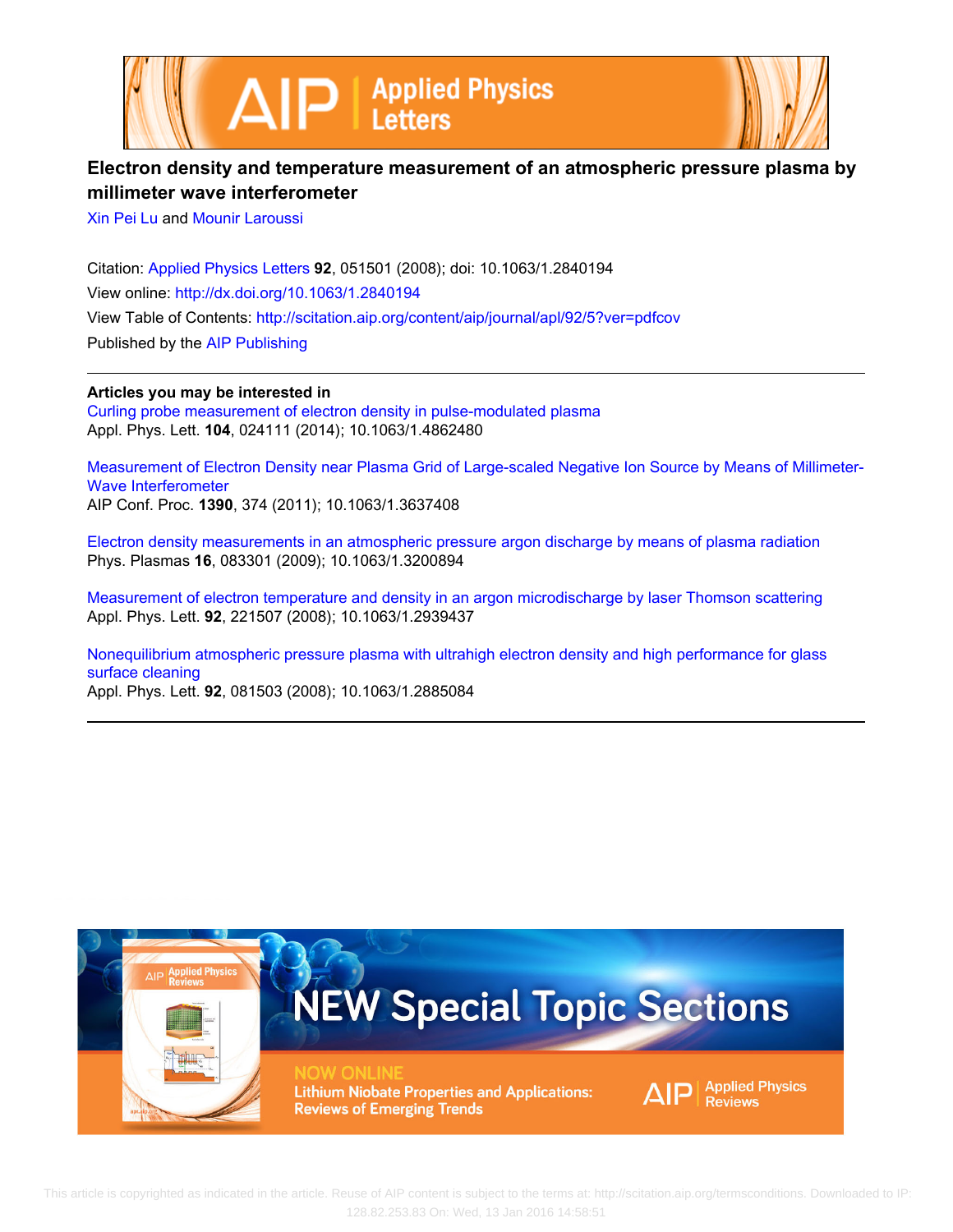### **[Electron density and temperature measurement of an atmospheric](http://dx.doi.org/10.1063/1.2840194) [pressure plasma by millimeter wave interferometer](http://dx.doi.org/10.1063/1.2840194)**

Xin Pei Lu<sup>1[,a](#page-2-0))</sup> and Mounir Laroussi<sup>2[,b](#page-2-1))</sup>

1 *College of Electrical and Electronic Engineering, HuaZhong University of Science and Technology, WuHan, HuBei 430074, People's Republic of China* 2 *Electrical and Computer Engineering Department and Laser and Plasma Engineering Institute,*

*Old Dominion University, Norfolk, Virginia 23529, USA*

(Received 19 December 2007; accepted 14 January 2008; published online 4 February 2008)

In this paper, a 105 GHz millimeter wave interferometer system is used to measure the electron density and temperature of an atmospheric pressure helium plasma driven by submicrosecond pulses. The peak electron density and electron-neutral collision frequency reach  $8 \times 10^{12}$  cm<sup>-3</sup> and  $2.1 \times 10^{12}$  s<sup>-1</sup>, respectively. According to the electron-helium collision cross section and the measured electron-neutral collision frequency, the electron temperature of the plasma is estimated to reach a peak value of about 8.7 eV. © *2008 American Institute of Physics*. [DOI: [10.1063/1.2840194](http://dx.doi.org/10.1063/1.2840194)]

Atmospheric pressure nonequilibrium plasmas have received increased attention recently because of several emerging applications. $1-3$  $1-3$  When millimeter wave interferometer system is used to measure electron density of an atmospheric pressure plasma, the wave frequency  $\omega$ , plasma frequency  $\omega_{pe}$ , and collision frequency  $\nu$  are comparable, the phase shift coefficient  $\beta$  and its amplitude attenuation coefficient  $\alpha$ are determined by the electron density  $n_e$  as well as the  $\nu$ <sup>[4](#page-3-2)</sup>. If we assume the plasma is homogeneous, then the total phase change  $\Delta \varphi$  and attenuation  $\Delta A$  for interferometric signal can be obtained by  $\Delta \varphi = \int_0^d (\beta_0 - \beta) dr$  and  $\Delta A = \int_0^d (\alpha_0 - \alpha) dr$ , where  $\beta_0$  and  $\alpha_0$  are the free space values and *d* is the thickness of the plasma. Therefore, according to the measured phase shift  $\Delta \varphi$  and the attenuation  $\Delta A$ , the electron density  $n_e$  and collision frequency  $\nu$  can be obtained from the measured  $\Delta\varphi$  and  $\Delta A$ . Furthermore, the collision frequency is a function of the electron temperature and collision cross section. Therefore, under certain conditions, it is also possible to extract the electron temperature from the measured collision frequency.

In this letter, a 105 GHz quadrature millimeter wave interferometry system is used to measure the electron density and electron temperature of an atmospheric pressure nonequilibrium helium plasma. The plasma is generated by a modified dielectric barrier discharge. The schematic of the discharge system is shown in Fig. [1.](#page-2-2) The applied voltage, the pulse width, and the pulse frequency of the high voltage pulses are fixed at 9 kV, 500 ns, and 1 kHz, respectively. Details on the experiment setup, current, and voltage characteristics can be found in Ref. [5.](#page-3-3)

A block diagram of the interferometry system is shown in Fig. [2.](#page-3-4) Calibration is achieved by setting the level set attenuator to the maximum attenuation position with the Gunn Oscillator turned on and measuring the dc voltage output of both mixers. This is done with plasma off. These measurements will serve as the reference (relative zero) point for all future measurements. Then the attenuator and the phase shifter are set to zero. *I*/*Q* readings are recorded while the phase shifter is rotated through the full 360° of phase. When plotted on the *I*/*Q* graph, these measurements yield a calibration circle.

The measured *I*-*Q* curve is plotted in Fig. [3](#page-3-5) with plasma on (solid line) and off (dash dot line). When the plasma is turned on, the millimeter wave undergoes phase shift and attenuation, as shown in Fig. [3](#page-3-5) with the solid line. According to the measured phase shift and attenuation, the electron density and collision frequency can be obtained, which are shown in Figs. [4](#page-3-6) and [5,](#page-3-7) respectively. During the primary discharge, Fig. [4](#page-3-6) shows that the electron density increases to its first peak of  $8 \times 10^{12}$  cm<sup>-3</sup> in tens of nanoseconds. This duration corresponds to part 1 of the *I*-*Q* curve in Fig. [3,](#page-3-5) where the millimeter wave shows strong phase shift and attenuation. Then the electron density decays to 4.1  $\times$  10<sup>12</sup> cm<sup>-3</sup>. This period corresponds to part 2 of the *I*-*Q* curve.

Due to the secondary discharge which occurs at the falling edge of the applied voltage pulse, the electron density increases again. Correspondingly, Fig. [3](#page-3-5) shows that after part 2 of the *I*-*Q* curve, the wave shift and attenuation undergo another increase (part 3 of the *I*-*Q* curve) before they go back to the original point. This measurement is consistent with the  $I-V$  characteristics of the discharge,<sup>5</sup> where two distinct discharges per voltage pulse are observed.

<span id="page-2-2"></span>Figure [5](#page-3-7) shows the calculated collision frequency vs time. The collision frequency  $\nu$  can be expressed as  $\nu = n_0(2kT_e/m_e)^{1/2}\sigma_0$ . Here  $n_0$ ,  $T_e$ ,  $m_e$ , and  $\sigma_0$  are, respectively, the neutral particle density, electron temperature, electron mass, and electron-neutral collision cross section, and *k* is the Boltzmann constant. The neutral particle density  $n_0$  can



FIG. 1. Schematic of the discharge system.

This article is copyrighted as indicated in the article. Reuse of AIP content is subject to the terms at: http://scitation aip org/termsconditions. Downloaded to IP:<br>0003-6951/2008/92(5)/051501/2/\$23.00<br>128.82.253.83 On: W

<span id="page-2-1"></span><span id="page-2-0"></span>b)

<sup>0003-6951/2008/92(5)/051501/2/\$23.00</sup>